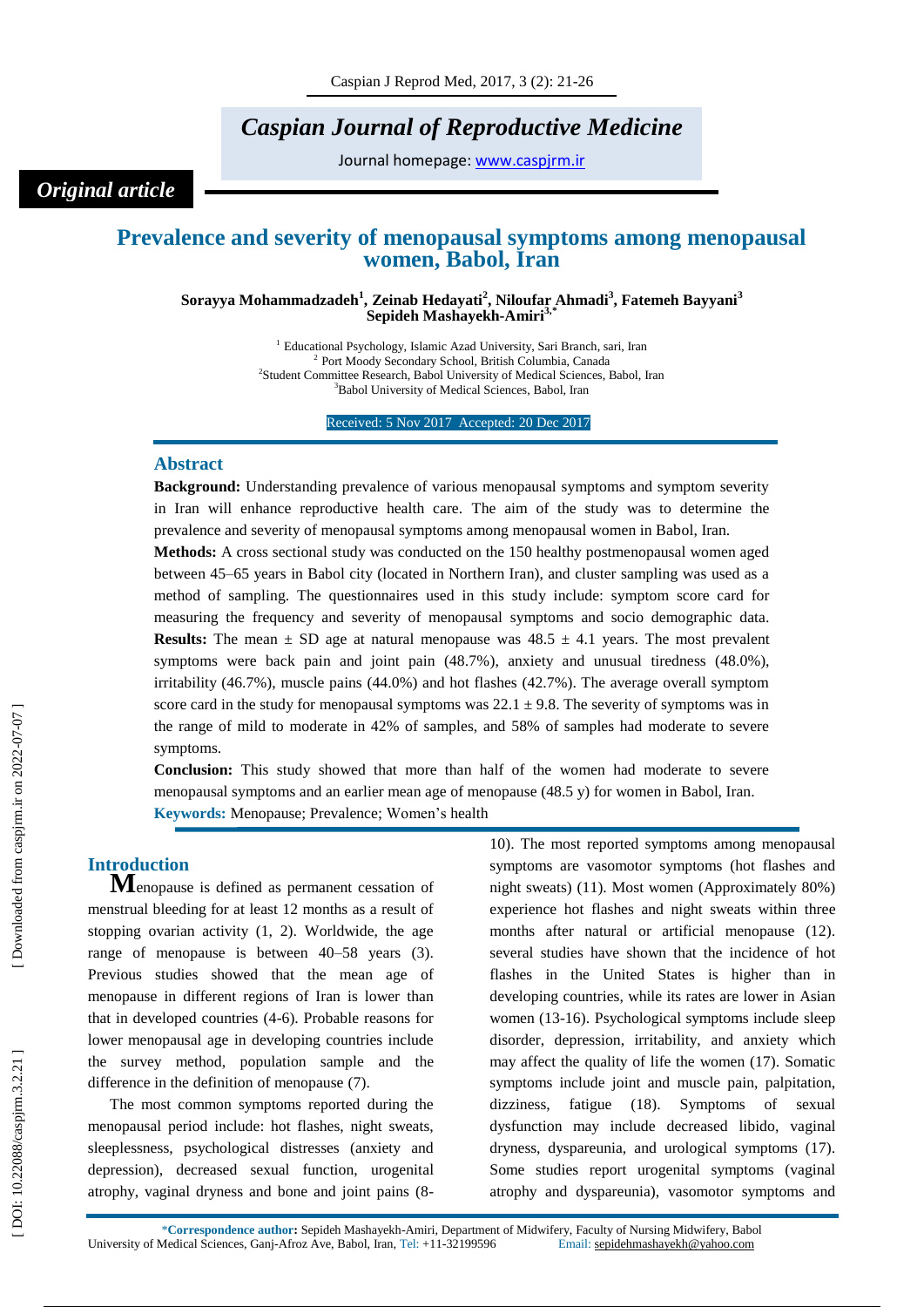

other menopausal symptoms such as depression, anxiety and sleeplessness which could have a negative effect in the life of post -menopausal women (19, 20).

Due to increased life span, women nowadays spend one third of their lives in menopause (21). The severity and prevalence of menopausal symptoms depend on many different factors, such as geographical situation, socio-economic status and cultural back ground (22-25). The severity of menopausal symptoms may affect the quality of life the women. Thus, effective factors on the severity of menopausal symptoms are important (26 -28). In this study we determine the prevalence and severity of menopausal symptoms among menopausal women in Babol city, Iran.

#### **Materials & Methods**

This cross -sectional study was conducted on 150 healthy postmenopausal women aged between 45 –65 years in Babol City, and the cluster sampling method was used as a method of sampling. At first, several clusters were randomly selected among primary health care centers in the city, thereafter all eligible individuals in each cluster (based on health records at the clinic) were included in the study. The ethics approval for the implementation of the research was obtained by the Ethics Committee of Babol University of Medical Sciences (MUBABOL, HRI.REC.1395.7 ). A written consent form was obtained from all participants in the study. Women were free to continue in the study or withdraw from it, then after filling the informed consent form, their blood pressure, weight, height and body mass index (BMI) were measured. Women's weight was measured using digital scales without shoes and minimal clothing. Height was recorded with a measuring tape (29). BMI was computed using the formula weight  $(kg)/height<sup>2</sup>$  (m) (30).

The inclusion criteria was women aged 45 -65 years, having the ability to comprehend a questionnaire with the help of a questioner, whose last menstruation occurred at least 1 year prior to the study, a normal cervical smear test, no history of thyroid disease, breast cancer or stroke and no psychiatric treatment. Postmenopausal women with endocrine disorder, chronic disease, acute disorder, any type of cancer, who had hormone replacement therapy in the previous six months, smoke or drink alcohol, had amenorrhea

secondary to ovarian surgery, hysterectomy or chemo radiotherapy were excluded.

Study tools included socio-demographic data, Symptom Score Card used in measuring the severity of menopausal symptoms, and socio -demographic data includes: age, educational level, occupation, marital status, age of marriage, age of menopause, income, number of pregnancies, number of deliveries, and number of abortions.

Menopausal symptoms were assessed using the symptom score card, which is a standard questionnaire which was translated into Persian using forward and backward translation methods. The Symptom Score Card includes 20 important menopausal symptoms such as hot flashes, light headedness, headaches, irritability, depression, feelings of being unloved, anxiety, mood changes, sleeplessness, unusual tiredness, backache, joint pains, muscle pains, new facial hair, dry skin, crawling feelings under the skin, less sex drive, dry vagina, uncomfortable intercourse and urinary frequency. Validity and reliability questionnaires were assessed by Delavar et al. (31). The severity of each self-reported symptom during the previous 2 weeks was scored ranging from (0 to 3) none to severe. A total score of 15 or more means that hormone therapy (HT) can be beneficial. The data gained from each questionnaire were analyzed by SPSS version 16.

#### **Results**

22 In this study, 150 questionnaires were completed. The mean  $\pm$  SD age of enrolled women was 54.3  $\pm$ 4.06 years with the range of 45-65 years. The mean  $\pm$ SD age at natural menopause of the participant, which was  $48.5 \pm 4.08$  years and the median age was 49.0 years. Overall, 141 (94%) women were married and 133 (88.7%) women had no income (housewife), 41.3% reported enough income. Marital age among the women ranged from 10 to 51 years, with a mean  $\pm$  SD of  $18.9 \pm 5.3$  years. More than 79.3% (n = 119) of the participants had a low elementary education level. The mean  $\pm$  SD monarchal age was  $13.5\pm$  1.6 years. Among married women, the parity number ranged from 0 to 8 with a mean  $\pm$  SD of 3.4  $\pm$ 1.5 birth. There were 123 (82%) women who did not have an abortion. The mean  $\pm$ SD weight of the women was 73.0  $\pm$  11.3 kg, and the median weight was 73.0 kg. The mean  $\pm$ SD height was  $158.9 \pm 5.7$  cm. The mean  $\pm$  SD BMI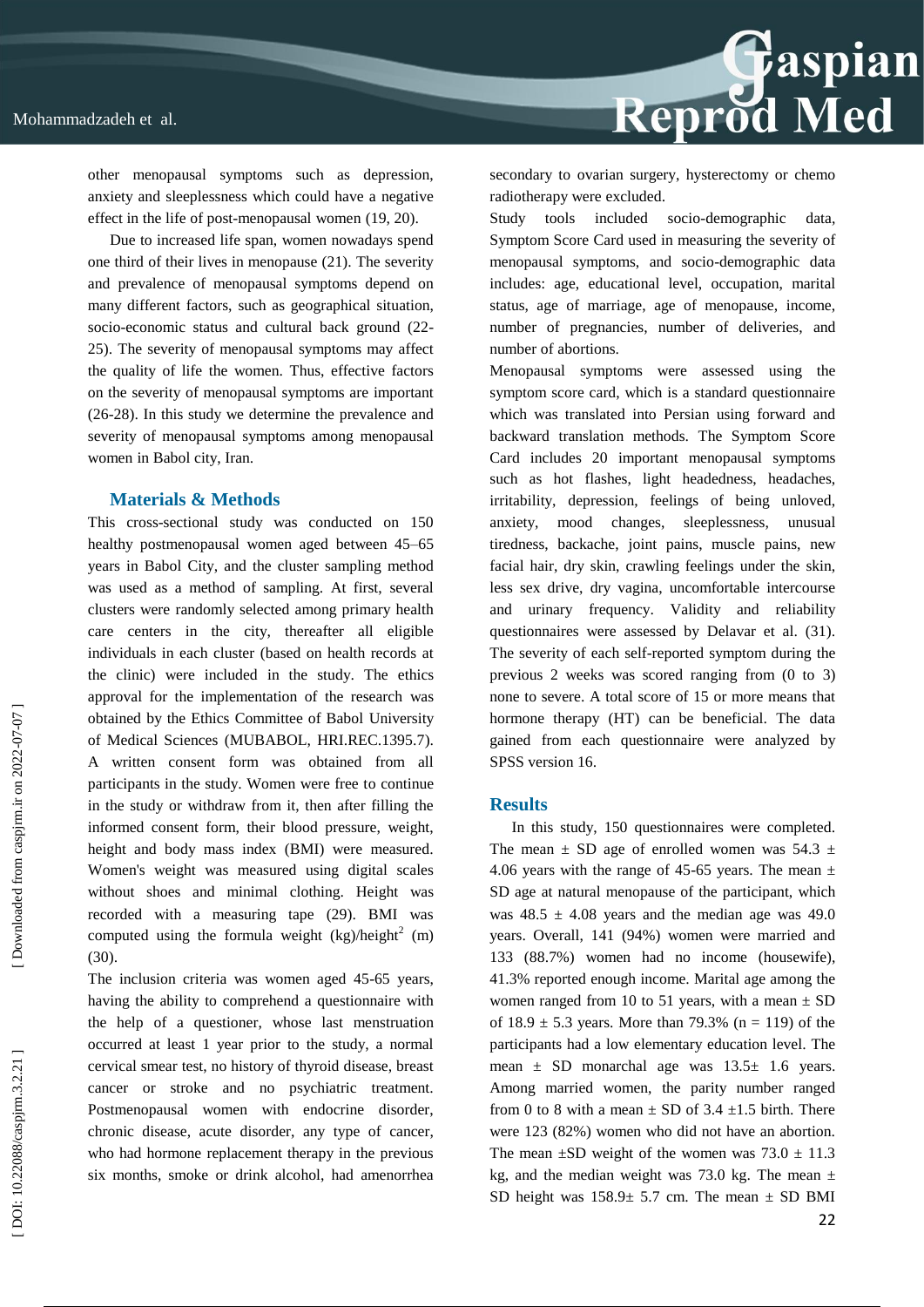was 28.9± 4.5 kg/m2. The mean± SD waist circumference was 96.9± 1.3cm (Table 1).

In the present study, the most frequent symptoms reported during the previous 2 weeks were back pain and joint pain (48.7%), anxiety and unusual tiredness (48%), irritability (46.7%), Muscle pains (44%) and hot flashes (42.7%). The prevalence of menopausal symptoms according to the symptom score cards are shown in Table 2.

Table1. Socio demographic characteristics, reproductive history and body mass index of participants with natural menopause

| participants with natural menopause |           |  |
|-------------------------------------|-----------|--|
| <b>Variable</b>                     | n(%)      |  |
| Marital status                      |           |  |
| Married                             | 141(94.0) |  |
| Single, divorce, widow              | 9(6.0)    |  |
| <b>Educational level</b>            |           |  |
| Under diploma                       | 119(79.3) |  |
| Diploma, over diploma               | 31(27.7)  |  |
| Occupation                          |           |  |
| In work                             | 133(87.7) |  |
| Out work                            | 17(11.3)  |  |
| Age at menarche                     |           |  |
| <13                                 | 81(54.0)  |  |
| $\geq$ 13                           | 69(46.0)  |  |
| Parity                              |           |  |
| $\leq$ 3                            | 70(46.7)  |  |
| $\geq$ 3                            | 80(53.3)  |  |
| Gravidity                           |           |  |
| $\leq$ 3                            | 84(56.0)  |  |
| $\geq$ 3                            | 66(44.0)  |  |
| Abortion                            |           |  |
| Induced                             | 18(12.0)  |  |
| Spontaneous                         | 27(18.0)  |  |
| Use of hormone                      |           |  |
| Yes                                 | 31(20.7)  |  |
| No                                  | 19(79.3)  |  |
| Monthly cost                        |           |  |
| $<\!\!1000000$                      |           |  |
| $\geq$ 1000000                      | 55(36.7)  |  |
| Income                              |           |  |
| $<$ 1000000                         | 95(63.3)  |  |
| $\geq 1000000$                      | 88(58.7)  |  |
| $BMI^*$                             |           |  |
| <25(Normal or less)                 | 33(22.0)  |  |
| $\geq$ 25(over weight, obsess)      | 117(78.0) |  |

\*Body mass index = weight  $(kg)/height<sup>2</sup>(m)$ 

The average overall symptom score card in the study for menopausal symptoms was  $22.09 \pm 9.8$ . The severity of symptoms was in the range of mild to moderate in 42% of samples and 58% of samples had moderate to severe symptoms.

Reprod Med

#### **Discussion**

It is important to identify the menopausal symptoms women experience in order to improve their quality of life and clinical care. In this study, the mean age of menopause was 48.5 years, this finding was similar to that reported by women from Ahvaz (48.86  $\pm$ 7.19 years) (32).

Table 2. Socio demographic characteristics, reproductive history , and body mass index of participants with natural menopause

| <b>Symptom</b>         | N <sub>0</sub> | Moderate/     |
|------------------------|----------------|---------------|
|                        |                | <b>Severe</b> |
|                        | complain/      |               |
|                        | <b>Mild</b>    |               |
| Hot flushes            | 86(57.3)       | 64(42.7)      |
| Light-headed feeling   | 121(80.7)      | 29(19.3)      |
| Headaches              | 114(76)        | 36(24)        |
| Irritability           | 80(53.3)       | 70(46.7)      |
| Depression             | 97(64.7)       | 53(35.3)      |
| Unloved feelings       | 106(70.7)      | 44(29.3)      |
| Anxiety                | 78(52)         | 72(48)        |
| Mood changes           | 93(62)         | 57(38)        |
| Sleeplessness          | 90(60)         | 60(40)        |
| Unusual tiredness      | 78(52)         | 72(48)        |
| <b>Backache</b>        | 77(51.3)       | 73(48.7)      |
| Joint pains            | 77(51.3)       | 73(48.7)      |
| Muscle pains           | 83(55.3)       | 67(44.7)      |
| New facial hair        | 132(88)        | 18(12)        |
| Dry skin               | 99(66)         | 51(34)        |
| Crawling feeling under | 128(85.3)      | 22(14.7)      |
| skin                   |                |               |
| Less sexual feeling    | 96(64)         | 54(36)        |
| Dry vagina             | 89(59.3)       | 61(40.7)      |
| Uncomfortable          | 93(62)         | 57(38)        |
| intercourse            |                |               |
| Urinary frequency      | 109(72.7)      | 41(27.3)      |

Data are presented as n (%).

However, another study in Babol reported a mean age of menopause lower than this study (47.7) (31). In addition, the age of menopause in other Asian countries also shows variety in results: Lahore (49.0) (33), Iran (47.4) (34), Saudi Arabia (48.9) (35), Malaysia (47.9) (36).

Approximately 80% of postmenopausal women reported varying in type and also severity (37). In the present study, the most common symptoms reported during the previous 2 weeks were back pain and joint pain, this finding is similar to several studies in Iran (7,

23

Downloaded from caspirm.ir on 2022-07-07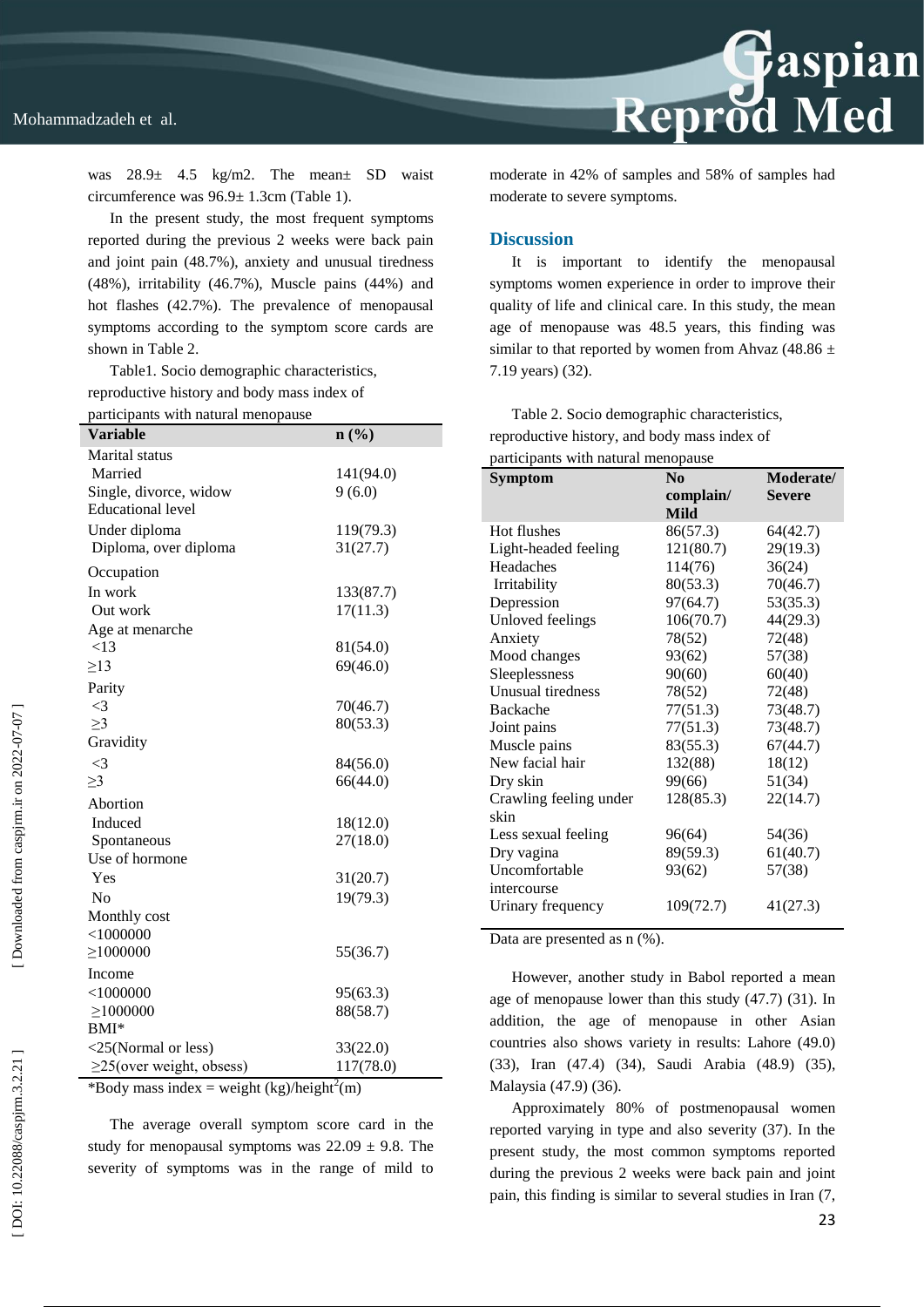

38). The prevalence of joint and muscle pain in postmenopausal women ranged from 15.8% to 90.2%, and lower back pain or backache from 29.8% to 80.0% (39). In a study by Chim et al. somatic symptoms such as 'low backache with muscles and joints pain' (51.4%) were the most prevalent symptoms (13). In Malaysia, the most common symptoms were found to be joint and muscle pain (84.3%) (36). In Turkey, joint and muscle discomfort were symptoms most often associated with menopause (18). Overall, the most common complication in menopausal women was reported to be hot flashes by many studies (40, 41). In our study, the prevalence of hot flashes during the previous 2 weeks was found to be lower than that in Western countries (42, 43) and higher than that in Asian countries. Menopausal women have been reported to have a low prevalence of hot flashes in Asia (9.8% -38.5%) (39, 44). Vasomotor symptoms (VMS) usually occur due to hormonal changes in menopause. Other crucial factors in menopause include genetics, cultural context and diet (45).

In our study, the second and third most common symptoms among menopausal women was anxiety and unusual tiredness. Islam et al. reported prevalence of anxiety (17.3% to 81.2%), depression (24.4% to 77.4%), irritability (21.8% to 75.9%) and tiredness from 33.3% to 83.8% (39). Mulhall et al. found that the absence of anxiety and depression during premenopausal time may not predict an absence of symptoms during the postmenopausal period (46).

Urogenital (UG) symptoms are one of the most common symptoms of menopause. These symptoms include vaginal dryness, dyspareunia, and urinary incontinence (UI) (20, 47). The prevalence of UG symptoms in another study was 67% (48). A study in Turkey reported vaginal discharge (23%), urologic problems (68.8%) and dyspareunia (45.3%) (49).

A small sample size was the limitation of this study. Therefore, we suggested to design a study with a larger sample size to better identify the prevalence and severity of menopausal symptoms in menopausal women in Babol. Another limitation was the selfreporting technique used to measure the severity. One strength of the current study was the use of symptom score card as an internationally valid scale to assess menopausal symptoms.

#### **Conclusion**

The findings of this study showed that the average age of menopause was lower in Babol (48.5). However, we can't generalize this to all women in Babol because our sample size was small. Approximately 60% of Baboli women had moderate to severe symptoms in the previous two weeks. According to the symptom score card, more than half of the women had a score above 15. In addition, this study showed that joint pain and backache had a high prevalence than other symptoms in menopausal women in Babol. Therefore, counseling menopausal women to reduce the severity of menopausal symptoms could be beneficial and health providers should pay attention to all symptoms in a menopausal women's care.

#### **Acknowledgements**

The authors acknowledge the assistance of Iranian post menopausal women for their participation in this study as well as the financial support of Babol University of Medical Sciences and staff at the health centers.

#### **Conflicts of Interest**

There is no conflict of interest among the authors.

#### **References**

- 1. Organization WH. Research on the menopause in the 1990s. Report of a WHO Scientific Group. World Health Organ Tech Rep Ser. 1996;866:1 - 107.
- 2. Taechakraichana N, Jaisamrarn U, Panyakhamlerd K, Chaikittisilpa S, Limpaphayom KK. Climacteric: concept, consequence and care. J Med Assoc. Thai. 2002;85 Suppl 1:S1 -15.
- 3. Moilanen JM, Aalto AM, Raitanen J, Hemminki E, Aro AR, Luoto R. Physical activity and change in quality of life during menopause--an 8 -year follow up study. Health Qual Life Outcomes. 2012;10: 18.
- 4. Fallahzade H, Taft AD, Tafti MD, Hoseini F, Hoseini H. Factors affecting quality of life after menopause in women. Journal of Shahid Sadoughi University of Medical Sciences. 2011;18(6):552 -8.
- 5. Golshiri P, Akbari M, Abdollahzadeh MR. Age at natural menopause and related factors in Isfahan, Iran. Journal of menopausal medicine. 2016;22(2):87 -93.
- 6. Rajaeefard A, Mohammad -Beigi A, Mohammad Salehi N. Estimation of natural age of menopause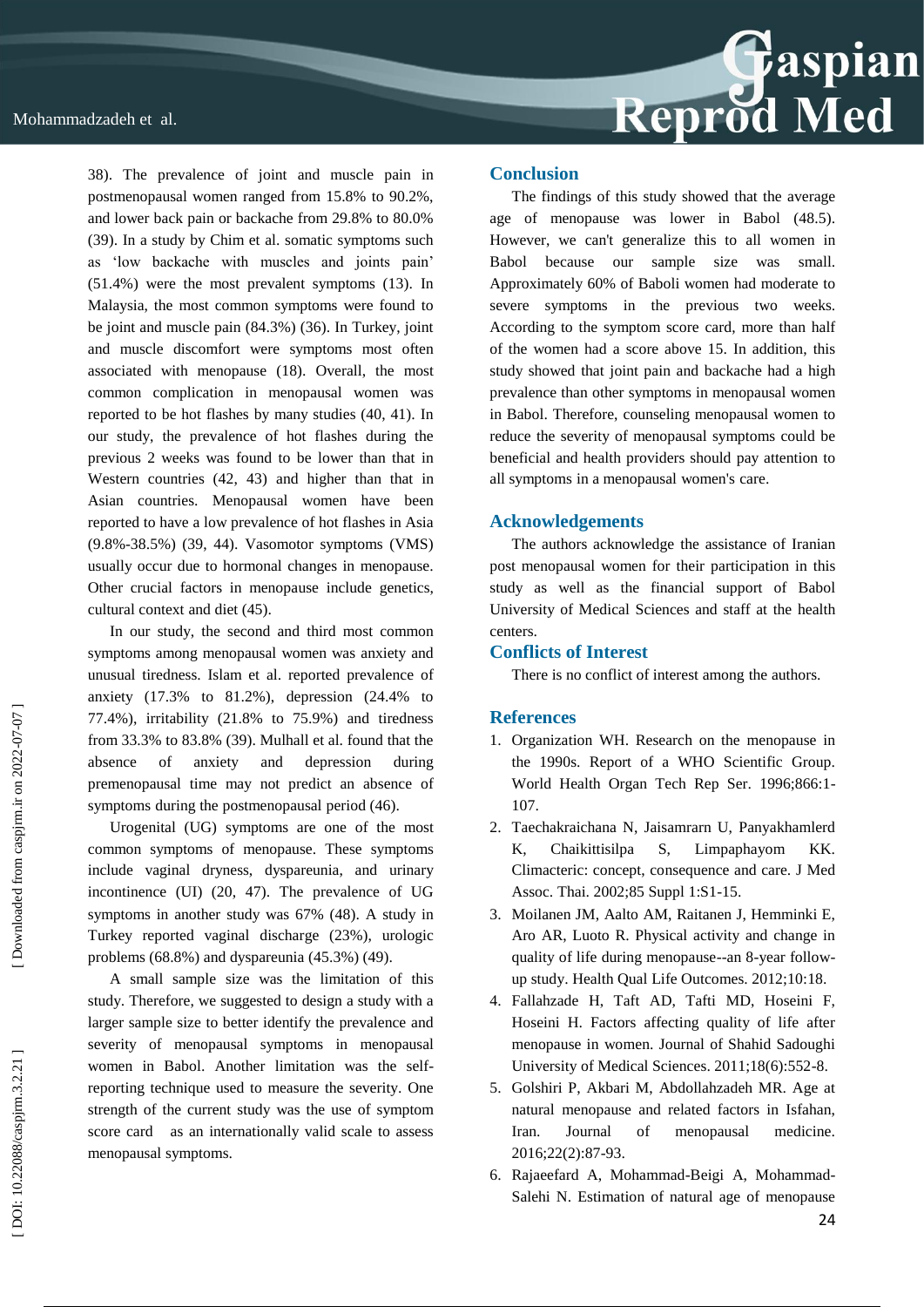in Iranian women: A meta-analysis study. Koomesh. 2011;13(1):1 -7.

- 7. Delavar MA, Hajiahmadi M. Factors Affecting the Age in Normal Menopause and frequency of Menopausal Symptoms in Northern Iran. Iranian Red Crescent medical journal. 2011;13(3):192 -198.
- 8. Agan K, Ozmerdivenli R, Degirmenci Y, Caglar M, Basbug A, Balbay EG, et al. Evaluation of sleep in women with menopause: results of the Pittsburg Sleep Quality Index and polysomnography. Journal of the Turkish German Gynecological Association. 2015;16(3):149 - 152.
- 9. Dennerstein L, Randolph J, Taffe J, Dudley E, Burger H. Hormones, mood, sexuality, and the menopausal transition. Fertility and sterility. 2002;77 Suppl 4:S42 - 48.
- 10. Maturana MA, Breda V, Lhullier F, Spritzer PM. Relationship between endogenous testosterone and cardiovascular risk in early postmenopausal women. Metabolism: clinical and experimental. 2008;57(7):961 -965.
- 11. Miller HG, Li RM, editors. Measuring hot flashes: summary of a National Institutes of Health workshop. Mayo Clinic Proceedings; 2004: Mayo Foundation for Medical Education and Research.
- 12. Speroff L, Fritz MA. Clinical gynecologic endocrinology and infertility: lippincott Williams & wilkins; 2005.
- 13.Chim H, Tan BHI, Ang CC, Chew EMD, Chong YS, Saw SM. The prevalence of menopausal symptoms in a community in Singapore. Maturitas. 2002;41(4):275 - 282.
- 14. Grisso JA, Freeman EW, Maurin E, Garcia -Espana B, Berlin JA. Racial differences in menopause information and the experience of hot flashes. J Gen Intern Med. 1999;14(2):98 -103.
- 15. Ho SC, Chan SG, Yip YB, Cheng A, Yi Q, Chan C. Menopausal symptoms and symptom clustering in Chinese women. Maturitas. 1999;33(3):219 - 227.
- 16.Johnson SR. Menopause and hormone replacement therapy. Med Clin North Am. 1998;82(2):297 -320.
- 17. Anderson D, Melby MK, Sievert LL, Obermeyer CM. Methods used in cross -cultural comparisons of psychological symptoms and their determinants. Maturitas. 2011;70(2):120 -126.
- 18. Sievert LL. Menopause as a measure of population health: an overview. American Journal of Human Biology. 2001;13(4):429 - 433.

19. Geukes M, van Aalst MP, Nauta MC, Oosterhof H. The impact of menopausal symptoms on work ability. Menopause (New York, NY). 2012;19(3):278 - 282.

Reprod Med

- 20. Nappi RE, Lachowsky M. Menopause and sexuality: prevalence of symptoms and impact on quality of life. Maturitas. 2009;63(2):138 - 141.
- 21.Rapkin AJ. Vasomotor symptoms in menopause: physiologic condition and central nervous system approaches to treatment. American journal of obstetrics and gynecology. 2007;196(2):97 -106.
- 22.Brown DE, Sievert LL, Morrison LA, Reza AM, Mills PS. Do Japanese American women really have fewer hot flashes than European Americans? The Hilo Women's Health Study. Menopause (New York, NY). 2009;16(5):870-876.
- 23. Freeman EW, Sherif K. Prevalence of hot flushes and night sweats around the world: a systematic review. Climacteric: the journal of the International Menopause Society. 2007;10(3):197 -214.
- 24. Melby MK, Lock M, Kaufert P. Culture and symptom reporting at menopause. Hum Reprod Update. 2005;11(5):495 -512.
- 25. Palacios S, Henderson VW, Siseles N, Tan D, Villaseca P. Age of menopause and impact of climacteric symptoms by geographical region. Climacteric : the journal of the International Menopause Society. 2010;13(5):419 - 428.
- 26. Hassa H, Tanir HM, Yildirim A, Senses T, Oge T, Mutlu FS. Associated factors with urogenital score in natural and surgical menopause. Maturitas. 2005;52(1):65 - 69.
- 27. Mahadeen A, Halabi J, Callister LC. Menopause: a qualitative study of Jordanian women's perceptions. International Nursing Review. 2008;55(4):427 - 433.
- 28. Utian WH. Quality of life (QOL) in menopause. Maturitas. 2007;57(1):100 -102.
- 29. Gracia CR, Freeman EW. Acute consequences of the menopausal transition: the rise of common menopausal symptoms. Endocrinology and Metabolism Clinics. 2004;33(4):675 - 689.
- 30. Higgins D. Patient assessment part 5--measuring pulse. Nursing times. 2008;104(11):24 - 25.
- 31. Delavar MA, Hajiahmadi M. Age at menopause and measuring symptoms at midlife in a community in Babol, Iran. Menopause (New York, NY). 2011;18(11):1213 -1218.